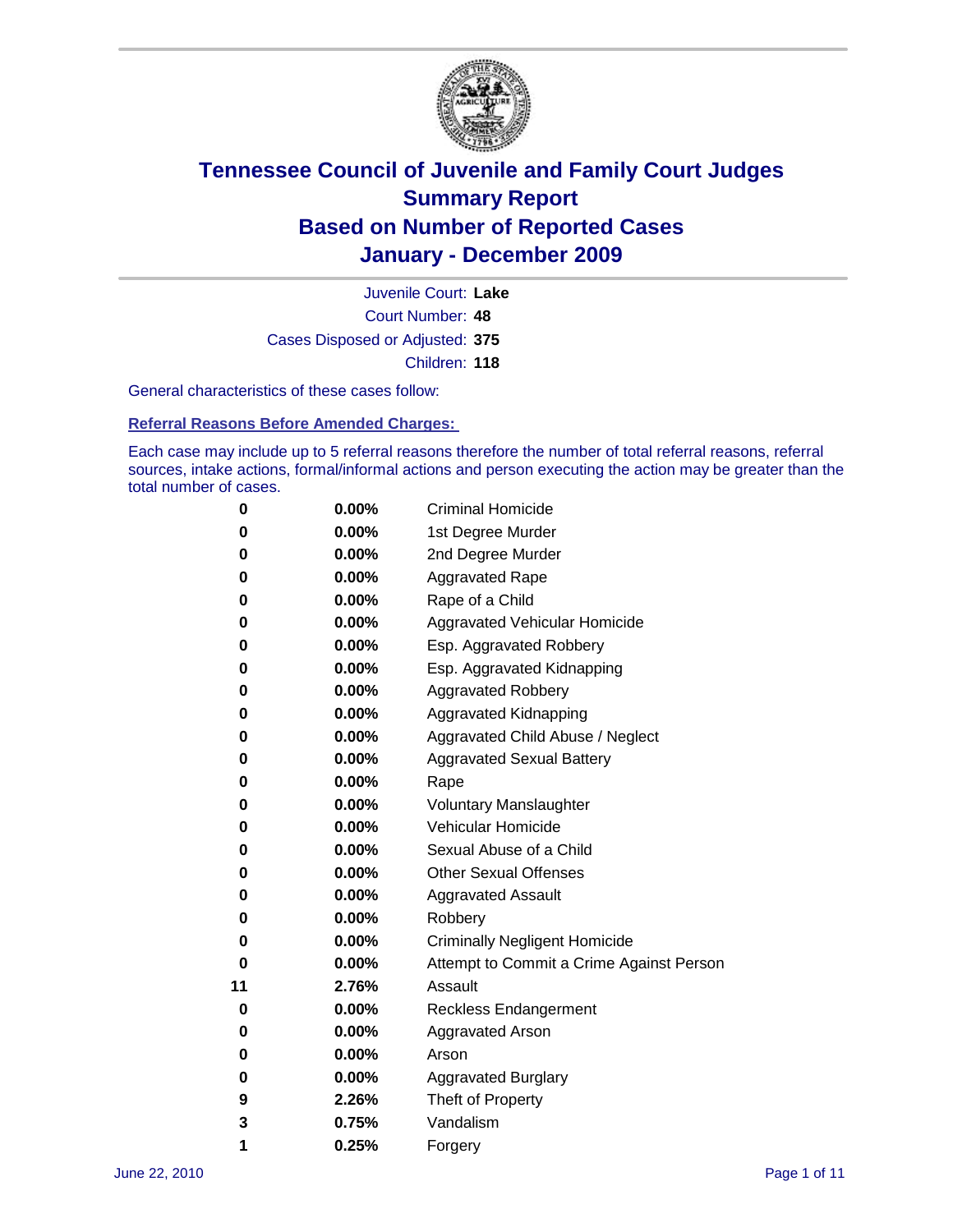

Court Number: **48** Juvenile Court: **Lake** Cases Disposed or Adjusted: **375** Children: **118**

#### **Referral Reasons Before Amended Charges:**

Each case may include up to 5 referral reasons therefore the number of total referral reasons, referral sources, intake actions, formal/informal actions and person executing the action may be greater than the total number of cases.

| 0  | 0.00% | <b>Worthless Checks</b>                                     |
|----|-------|-------------------------------------------------------------|
| 0  | 0.00% | Illegal Possession / Fraudulent Use of Credit / Debit Cards |
| 1  | 0.25% | <b>Burglary</b>                                             |
| 0  | 0.00% | Unauthorized Use of a Vehicle                               |
| 0  | 0.00% | <b>Cruelty to Animals</b>                                   |
| 1  | 0.25% | Sale of Controlled Substances                               |
| 0  | 0.00% | <b>Other Drug Offenses</b>                                  |
| 5  | 1.25% | <b>Possession of Controlled Substances</b>                  |
| 0  | 0.00% | <b>Criminal Attempt</b>                                     |
| 0  | 0.00% | Carrying Weapons on School Property                         |
| 1  | 0.25% | Unlawful Carrying / Possession of a Weapon                  |
| 2  | 0.50% | <b>Evading Arrest</b>                                       |
| 0  | 0.00% | Escape                                                      |
| 0  | 0.00% | Driving Under Influence (DUI)                               |
| 0  | 0.00% | Possession / Consumption of Alcohol                         |
| 0  | 0.00% | Resisting Stop, Frisk, Halt, Arrest or Search               |
| 0  | 0.00% | <b>Aggravated Criminal Trespass</b>                         |
| 0  | 0.00% | Harassment                                                  |
| 1  | 0.25% | Failure to Appear                                           |
| 0  | 0.00% | Filing a False Police Report                                |
| 0  | 0.00% | Criminal Impersonation                                      |
| 13 | 3.26% | <b>Disorderly Conduct</b>                                   |
| 0  | 0.00% | <b>Criminal Trespass</b>                                    |
| 0  | 0.00% | <b>Public Intoxication</b>                                  |
| 1  | 0.25% | Gambling                                                    |
| 21 | 5.26% | <b>Traffic</b>                                              |
| 0  | 0.00% | <b>Local Ordinances</b>                                     |
| 4  | 1.00% | Violation of Wildlife Regulations                           |
| 6  | 1.50% | Contempt of Court                                           |
| 9  | 2.26% | Violation of Probation                                      |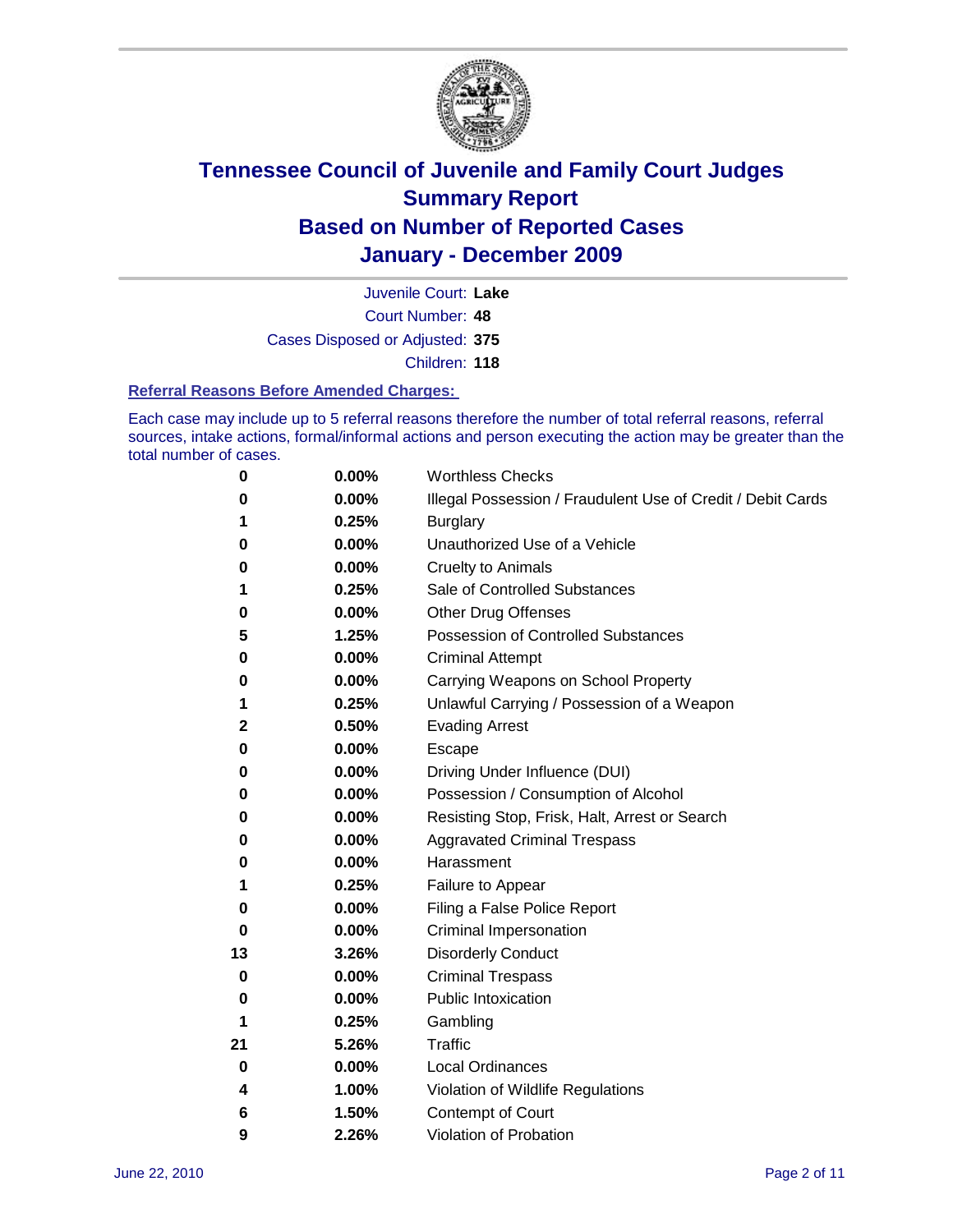

Court Number: **48** Juvenile Court: **Lake** Cases Disposed or Adjusted: **375** Children: **118**

#### **Referral Reasons Before Amended Charges:**

Each case may include up to 5 referral reasons therefore the number of total referral reasons, referral sources, intake actions, formal/informal actions and person executing the action may be greater than the total number of cases.

| 399         | 100.00%        | <b>Total Referrals</b>                   |
|-------------|----------------|------------------------------------------|
| $\bf{0}$    | 0.00%          | Other                                    |
| 0           | 0.00%          | <b>Consent to Marry</b>                  |
| 0           | $0.00\%$       | <b>Request for Medical Treatment</b>     |
| 0           | $0.00\%$       | <b>Child Support</b>                     |
| 0           | $0.00\%$       | Paternity / Legitimation                 |
| 5           | 1.25%          | Visitation                               |
| 22          | 5.51%          | Custody                                  |
| 3           | 0.75%          | <b>Foster Care Review</b>                |
| 76          | 19.05%         | <b>Administrative Review</b>             |
| 147         | 36.84%         | <b>Judicial Review</b>                   |
| 0           | 0.00%          | Violation of Informal Adjustment         |
| $\bf{0}$    | $0.00\%$       | <b>Violation of Pretrial Diversion</b>   |
| $\bf{0}$    | $0.00\%$       | <b>Termination of Parental Rights</b>    |
| 0           | 0.00%          | Dependency / Neglect                     |
| $\bf{0}$    | 0.00%          | <b>Physically Abused Child</b>           |
| 0           | 0.00%          | Sexually Abused Child                    |
| 4           | 1.00%          | Violation of Curfew                      |
| 9           | 2.26%          | Violation of a Valid Court Order         |
| 7           | 1.75%          | Possession of Tobacco Products           |
| 0           | $0.00\%$       | In-State Runaway<br>Out-of-State Runaway |
| 16<br>3     | 4.01%<br>0.75% | Truancy                                  |
| 16          | 4.01%          | <b>Unruly Behavior</b>                   |
| $\mathbf 2$ | 0.50%          | <b>Violation of Aftercare</b>            |
|             |                |                                          |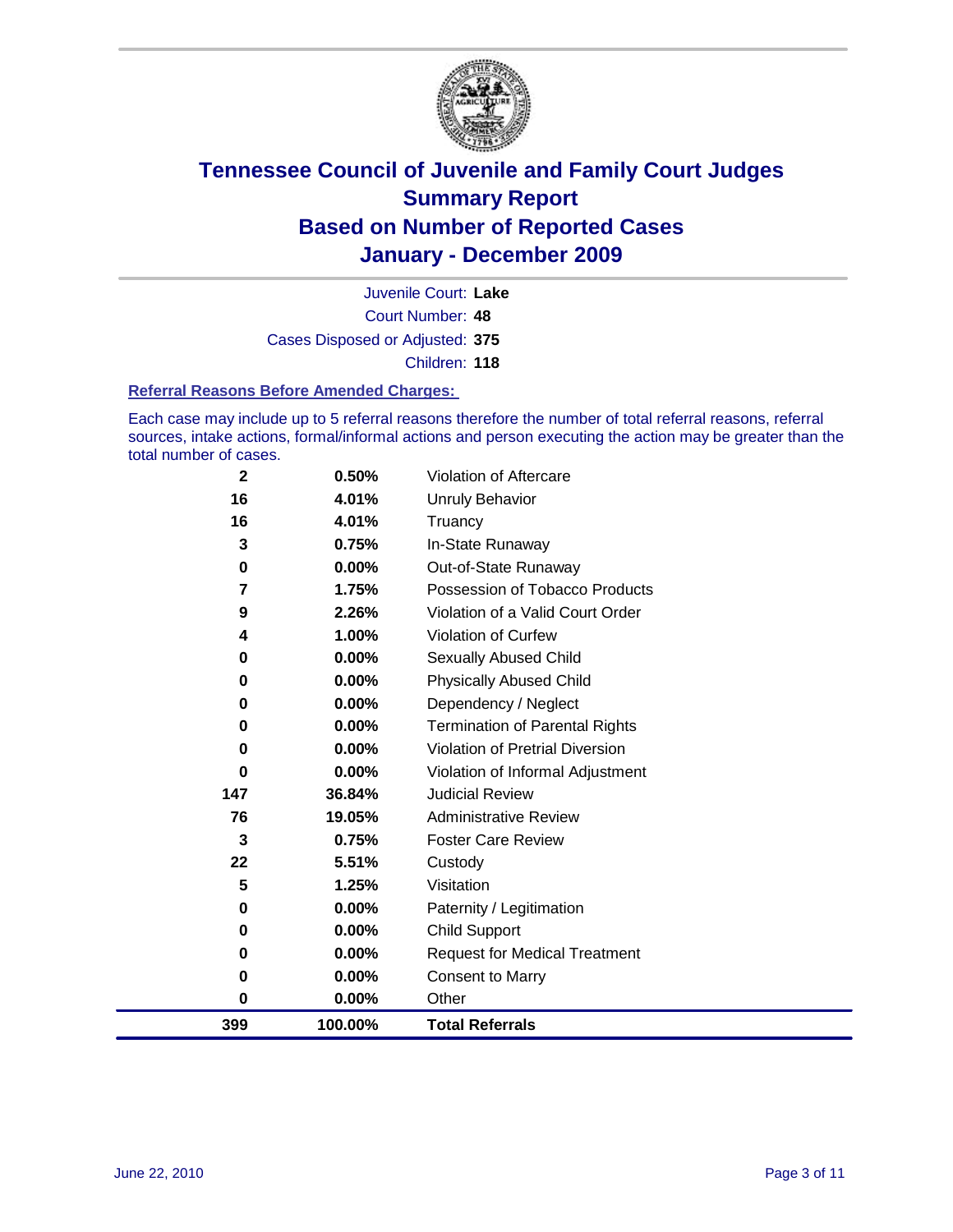

|                            |                                 | Juvenile Court: Lake              |  |
|----------------------------|---------------------------------|-----------------------------------|--|
|                            | <b>Court Number: 48</b>         |                                   |  |
|                            | Cases Disposed or Adjusted: 375 |                                   |  |
|                            |                                 | Children: 118                     |  |
| <b>Referral Sources: 1</b> |                                 |                                   |  |
| 102                        | 25.56%                          | Law Enforcement                   |  |
| 20                         | 5.01%                           | Parents                           |  |
| 3                          | 0.75%                           | Relatives                         |  |
| 1                          | 0.25%                           | Self                              |  |
| 19                         | 4.76%                           | School                            |  |
| 0                          | $0.00\%$                        | <b>CSA</b>                        |  |
| 36                         | 9.02%                           | <b>DCS</b>                        |  |
| 0                          | $0.00\%$                        | <b>Other State Department</b>     |  |
| $\bf{0}$                   | 0.00%                           | <b>District Attorney's Office</b> |  |
| 216                        | 54.14%                          | <b>Court Staff</b>                |  |
| $\bf{0}$                   | 0.00%                           | Social Agency                     |  |
| $\mathbf{2}$               | 0.50%                           | <b>Other Court</b>                |  |
| 0                          | 0.00%                           | Victim                            |  |
| 0                          | 0.00%                           | Child & Parent                    |  |
| 0                          | 0.00%                           | Hospital                          |  |
| 0                          | 0.00%                           | Unknown                           |  |
| 0                          | 0.00%                           | Other                             |  |
| 399                        | 100.00%                         | <b>Total Referral Sources</b>     |  |
|                            |                                 |                                   |  |

### **Age of Child at Referral: 2**

| 118 | 100.00%  | <b>Total Child Count</b> |
|-----|----------|--------------------------|
| 0   | $0.00\%$ | <b>Unknown</b>           |
| 0   | 0.00%    | Ages 19 and Over         |
| 22  | 18.64%   | Ages 17 through 18       |
| 41  | 34.75%   | Ages 15 through 16       |
| 24  | 20.34%   | Ages 13 through 14       |
| 9   | 7.63%    | Ages 11 through 12       |
| 22  | 18.64%   | Ages 10 and Under        |
|     |          |                          |

<sup>1</sup> If different than number of Referral Reasons (399), verify accuracy of your court's data.

One child could be counted in multiple categories, verify accuracy of your court's data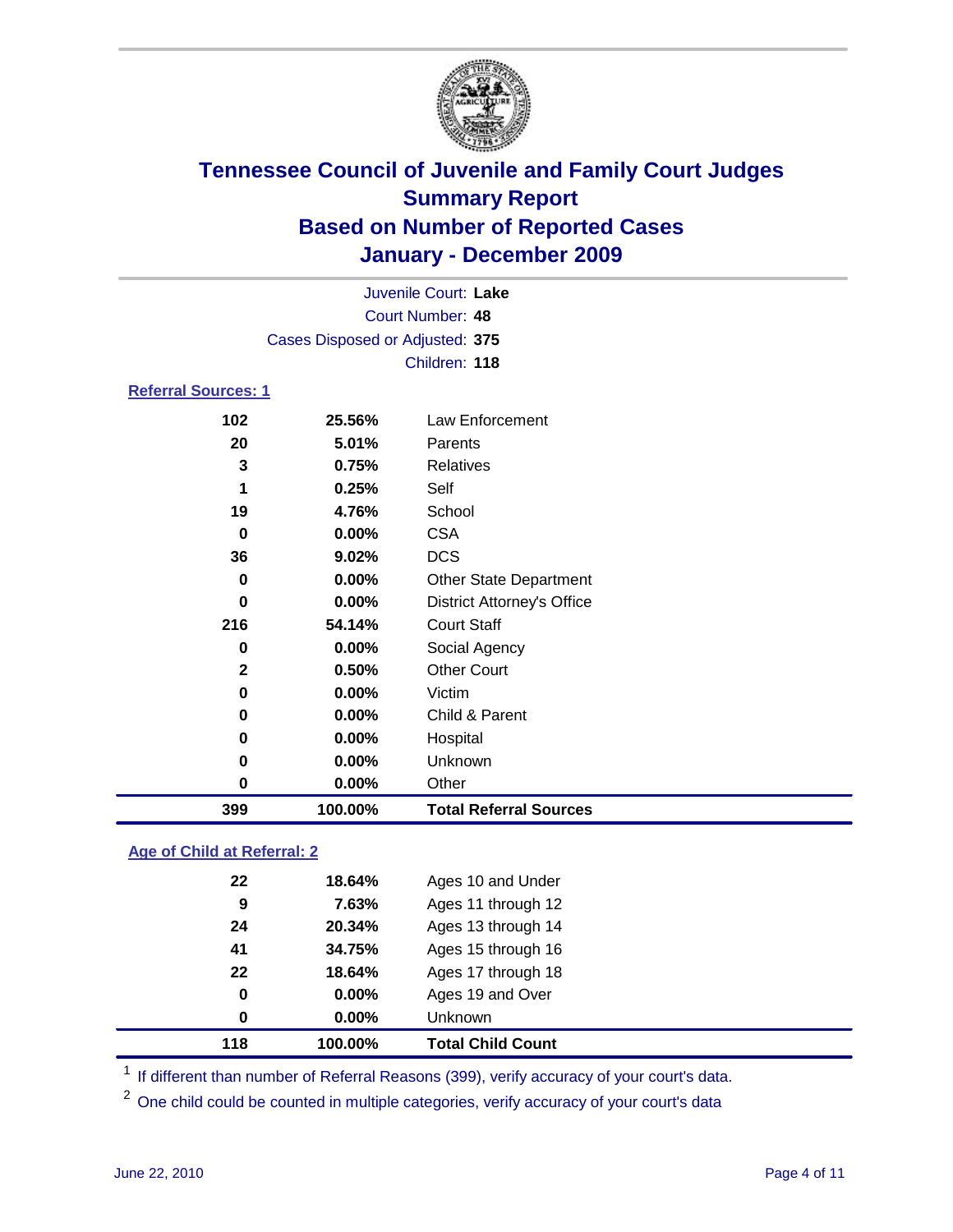

| Juvenile Court: Lake                    |                                 |                          |  |  |
|-----------------------------------------|---------------------------------|--------------------------|--|--|
|                                         | <b>Court Number: 48</b>         |                          |  |  |
|                                         | Cases Disposed or Adjusted: 375 |                          |  |  |
|                                         |                                 | Children: 118            |  |  |
| Sex of Child: 1                         |                                 |                          |  |  |
| 73                                      | 61.86%                          | Male                     |  |  |
| 45                                      | 38.14%                          | Female                   |  |  |
| $\mathbf 0$                             | 0.00%                           | Unknown                  |  |  |
| 118                                     | 100.00%                         | <b>Total Child Count</b> |  |  |
| Race of Child: 1                        |                                 |                          |  |  |
| 72                                      | 61.02%                          | White                    |  |  |
| 35                                      | 29.66%                          | African American         |  |  |
| $\mathbf 0$                             | 0.00%                           | Native American          |  |  |
| $\mathbf 0$                             | 0.00%                           | Asian                    |  |  |
| 11                                      | 9.32%                           | Mixed                    |  |  |
| $\mathbf 0$                             | 0.00%                           | Unknown                  |  |  |
| 118                                     | 100.00%                         | <b>Total Child Count</b> |  |  |
| <b>Hispanic Origin: 1</b>               |                                 |                          |  |  |
| $\mathbf{2}$                            | 1.69%                           | Yes                      |  |  |
| 116                                     | 98.31%                          | <b>No</b>                |  |  |
| $\mathbf 0$                             | 0.00%                           | Unknown                  |  |  |
| 118                                     | 100.00%                         | <b>Total Child Count</b> |  |  |
| <b>School Enrollment of Children: 1</b> |                                 |                          |  |  |
| 107                                     | 90.68%                          | Yes                      |  |  |
| 11                                      | 9.32%                           | No                       |  |  |
| $\mathbf 0$                             | 0.00%                           | Unknown                  |  |  |
| 118                                     | 100.00%                         | <b>Total Child Count</b> |  |  |

One child could be counted in multiple categories, verify accuracy of your court's data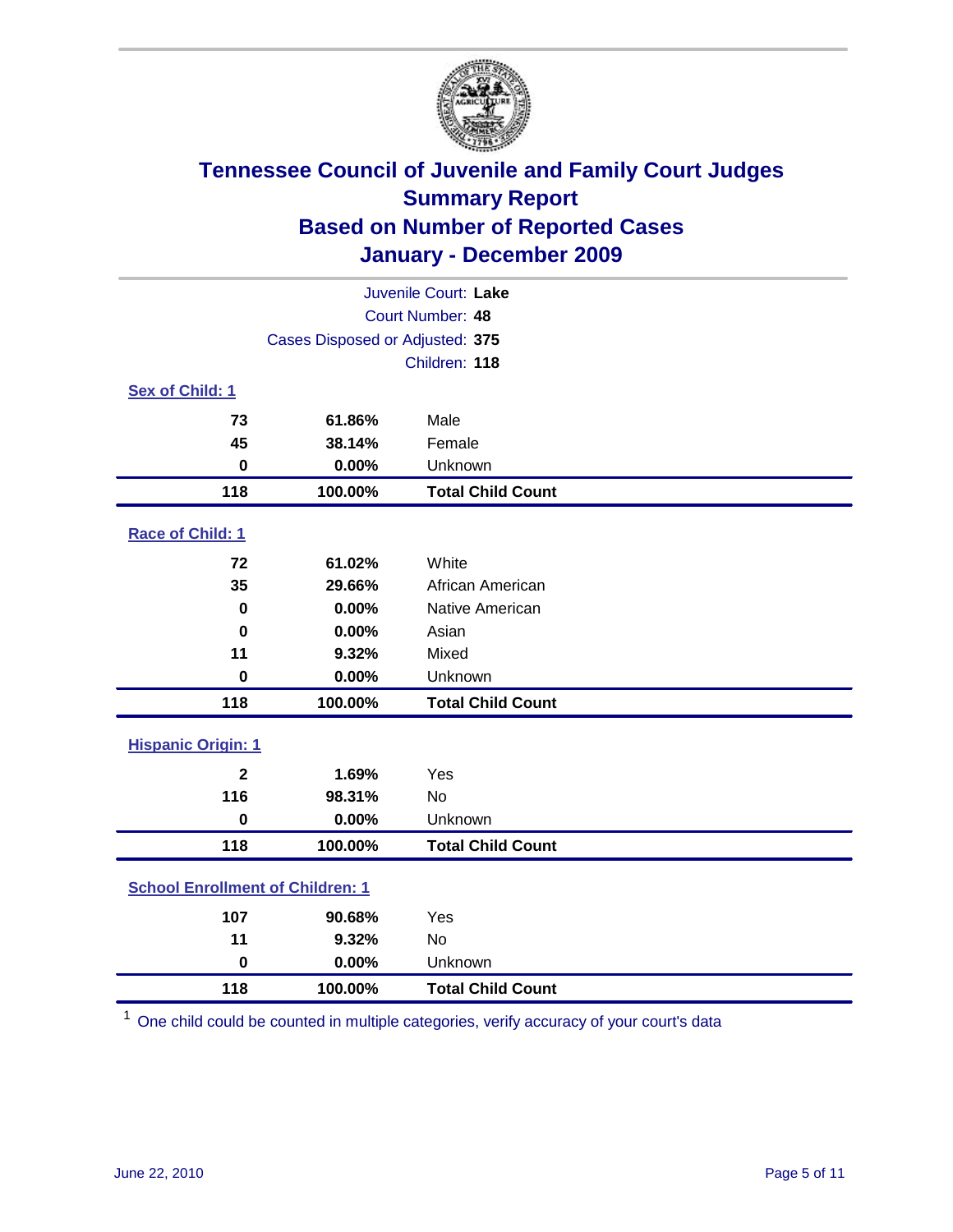

Court Number: **48** Juvenile Court: **Lake** Cases Disposed or Adjusted: **375** Children: **118**

### **Living Arrangement of Child at Time of Referral: 1**

| 118 | 100.00%  | <b>Total Child Count</b>     |
|-----|----------|------------------------------|
| 0   | 0.00%    | Other                        |
| 0   | $0.00\%$ | <b>Unknown</b>               |
| 1   | 0.85%    | Independent                  |
| 0   | $0.00\%$ | In an Institution            |
| 0   | $0.00\%$ | In a Residential Center      |
| 1   | 0.85%    | In a Group Home              |
| 5   | 4.24%    | With Foster Family           |
| 0   | 0.00%    | With Adoptive Parents        |
| 10  | 8.47%    | <b>With Relatives</b>        |
| 3   | 2.54%    | <b>With Father</b>           |
| 65  | 55.08%   | With Mother                  |
| 7   | 5.93%    | With Mother and Stepfather   |
| 4   | 3.39%    | With Father and Stepmother   |
| 22  | 18.64%   | With Both Biological Parents |
|     |          |                              |

#### **Type of Detention: 2**

| 375 | 100.00%  | <b>Total Detention Count</b> |  |
|-----|----------|------------------------------|--|
| 0   | 0.00%    | Other                        |  |
| 362 | 96.53%   | Does Not Apply               |  |
| 0   | $0.00\%$ | Unknown                      |  |
| 0   | $0.00\%$ | Psychiatric Hospital         |  |
| 0   | 0.00%    | Jail - No Separation         |  |
| 0   | $0.00\%$ | Jail - Partial Separation    |  |
| 0   | 0.00%    | Jail - Complete Separation   |  |
| 13  | 3.47%    | Juvenile Detention Facility  |  |
| 0   | $0.00\%$ | Non-Secure Placement         |  |
|     |          |                              |  |

<sup>1</sup> One child could be counted in multiple categories, verify accuracy of your court's data

<sup>2</sup> If different than number of Cases (375) verify accuracy of your court's data.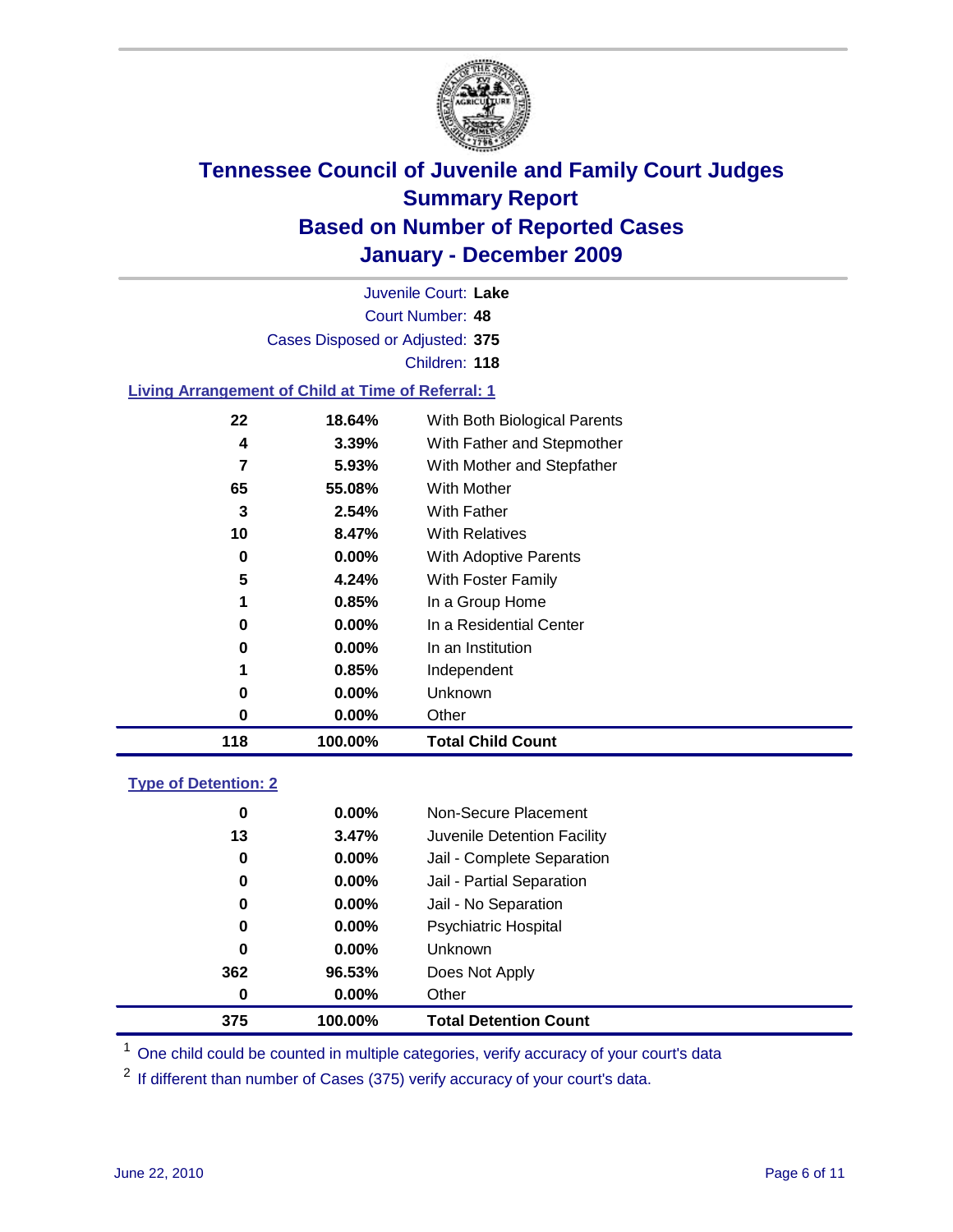

|                                                    | Juvenile Court: Lake            |                                      |  |  |  |
|----------------------------------------------------|---------------------------------|--------------------------------------|--|--|--|
|                                                    | Court Number: 48                |                                      |  |  |  |
|                                                    | Cases Disposed or Adjusted: 375 |                                      |  |  |  |
|                                                    |                                 | Children: 118                        |  |  |  |
| <b>Placement After Secure Detention Hearing: 1</b> |                                 |                                      |  |  |  |
| 11                                                 | 2.93%                           | Returned to Prior Living Arrangement |  |  |  |
| 1                                                  | 0.27%                           | Juvenile Detention Facility          |  |  |  |
| 0                                                  | 0.00%                           | Jail                                 |  |  |  |
| 1                                                  | 0.27%                           | Shelter / Group Home                 |  |  |  |
| 0                                                  | 0.00%                           | <b>Foster Family Home</b>            |  |  |  |
| 0                                                  | 0.00%                           | Psychiatric Hospital                 |  |  |  |
| 0                                                  | 0.00%                           | Unknown                              |  |  |  |
| 362                                                | 96.53%                          | Does Not Apply                       |  |  |  |
| $\mathbf 0$                                        | 0.00%                           | Other                                |  |  |  |
| 375                                                | 100.00%                         | <b>Total Placement Count</b>         |  |  |  |
|                                                    |                                 |                                      |  |  |  |
| <b>Intake Actions: 2</b>                           |                                 |                                      |  |  |  |
| 80                                                 | 20.05%                          | <b>Petition Filed</b>                |  |  |  |
| 10                                                 | 2.51%                           | <b>Motion Filed</b>                  |  |  |  |
| 80                                                 | 20.05%                          | <b>Citation Processed</b>            |  |  |  |
| $\bf{0}$                                           | 0.00%                           | Notification of Paternity Processed  |  |  |  |
| 148                                                | 37.09%                          | Scheduling of Judicial Review        |  |  |  |
| 76                                                 | 19.05%                          | Scheduling of Administrative Review  |  |  |  |
| 4                                                  | 1.00%                           | Scheduling of Foster Care Review     |  |  |  |
| 0                                                  | 0.00%                           | Unknown                              |  |  |  |
| 1                                                  | 0.25%                           | Does Not Apply                       |  |  |  |
| 0                                                  | 0.00%                           | Other                                |  |  |  |
| 399                                                | 100.00%                         | <b>Total Intake Count</b>            |  |  |  |

<sup>1</sup> If different than number of Cases (375) verify accuracy of your court's data.

<sup>2</sup> If different than number of Referral Reasons (399), verify accuracy of your court's data.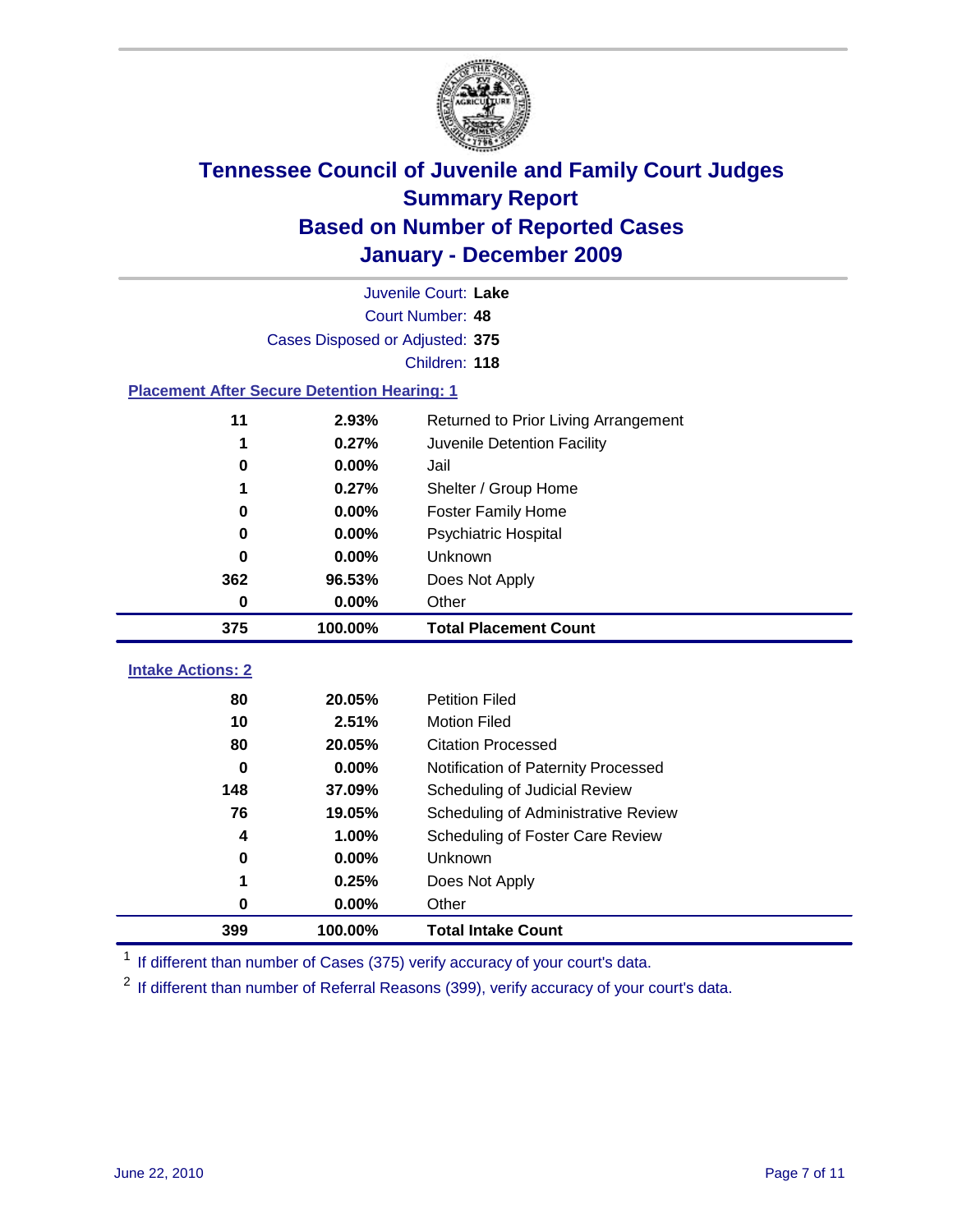

Court Number: **48** Juvenile Court: **Lake** Cases Disposed or Adjusted: **375** Children: **118**

### **Last Grade Completed by Child: 1**

| 118          | 100.00% | <b>Total Child Count</b> |  |
|--------------|---------|--------------------------|--|
| 0            | 0.00%   | Other                    |  |
| 0            | 0.00%   | Unknown                  |  |
| 0            | 0.00%   | Never Attended School    |  |
| 0            | 0.00%   | Graduated                |  |
| 3            | 2.54%   | <b>GED</b>               |  |
| 0            | 0.00%   | Non-Graded Special Ed    |  |
| $\mathbf 0$  | 0.00%   | 12th Grade               |  |
| 12           | 10.17%  | 11th Grade               |  |
| 23           | 19.49%  | 10th Grade               |  |
| 15           | 12.71%  | 9th Grade                |  |
| 23           | 19.49%  | 8th Grade                |  |
| 12           | 10.17%  | 7th Grade                |  |
| 5            | 4.24%   | 6th Grade                |  |
| 2            | 1.69%   | 5th Grade                |  |
| $\mathbf{2}$ | 1.69%   | 4th Grade                |  |
| 3            | 2.54%   | 3rd Grade                |  |
| 2            | 1.69%   | 2nd Grade                |  |
| 4            | 3.39%   | 1st Grade                |  |
| 1            | 0.85%   | Kindergarten             |  |
| 3            | 2.54%   | Preschool                |  |
| 8            | 6.78%   | Too Young for School     |  |

### **Enrolled in Special Education: 1**

| 116 | 98.31%   | No.                      |  |
|-----|----------|--------------------------|--|
| 0   | $0.00\%$ | <b>Unknown</b>           |  |
| 118 | 100.00%  | <b>Total Child Count</b> |  |

One child could be counted in multiple categories, verify accuracy of your court's data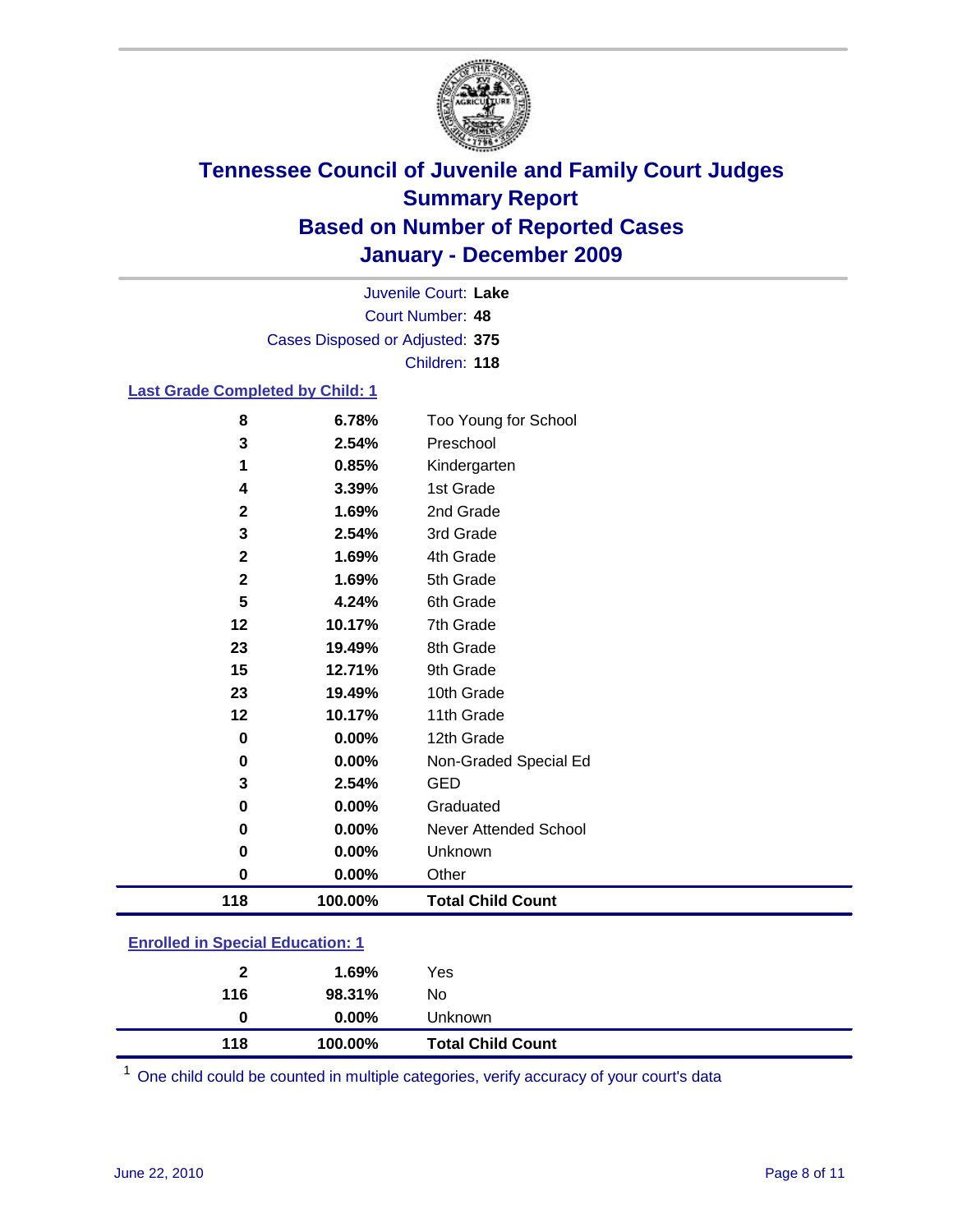

| Juvenile Court: Lake         |                                 |                           |  |  |
|------------------------------|---------------------------------|---------------------------|--|--|
|                              | Court Number: 48                |                           |  |  |
|                              | Cases Disposed or Adjusted: 375 |                           |  |  |
|                              |                                 | Children: 118             |  |  |
| <b>Action Executed By: 1</b> |                                 |                           |  |  |
| 320                          | 80.20%                          | Judge                     |  |  |
| 4                            | 1.00%                           | Referee                   |  |  |
| 75                           | 18.80%                          | <b>YSO</b>                |  |  |
| 0                            | 0.00%                           | Other                     |  |  |
| 0                            | 0.00%                           | Unknown                   |  |  |
| 399                          | 100.00%                         | <b>Total Action Count</b> |  |  |

### **Formal / Informal Actions: 1**

| 39       | 9.77%    | Dismissed                                        |
|----------|----------|--------------------------------------------------|
| 0        | $0.00\%$ | Retired / Nolle Prosequi                         |
| 95       | 23.81%   | <b>Complaint Substantiated Delinquent</b>        |
| 0        | $0.00\%$ | <b>Complaint Substantiated Status Offender</b>   |
| 4        | 1.00%    | <b>Complaint Substantiated Dependent/Neglect</b> |
| 0        | 0.00%    | <b>Complaint Substantiated Abused</b>            |
| 0        | 0.00%    | <b>Complaint Substantiated Mentally III</b>      |
| 0        | $0.00\%$ | Informal Adjustment                              |
| 0        | $0.00\%$ | <b>Pretrial Diversion</b>                        |
| 0        | $0.00\%$ | <b>Transfer to Adult Court Hearing</b>           |
| 0        | $0.00\%$ | Charges Cleared by Transfer to Adult Court       |
| $\bf{0}$ | $0.00\%$ | <b>Special Proceeding</b>                        |
| 44       | 11.03%   | <b>Review Concluded</b>                          |
| 217      | 54.39%   | Case Held Open                                   |
| 0        | $0.00\%$ | Other                                            |
| 0        | $0.00\%$ | Unknown                                          |
| 399      | 100.00%  | <b>Total Action Count</b>                        |

<sup>1</sup> If different than number of Referral Reasons (399), verify accuracy of your court's data.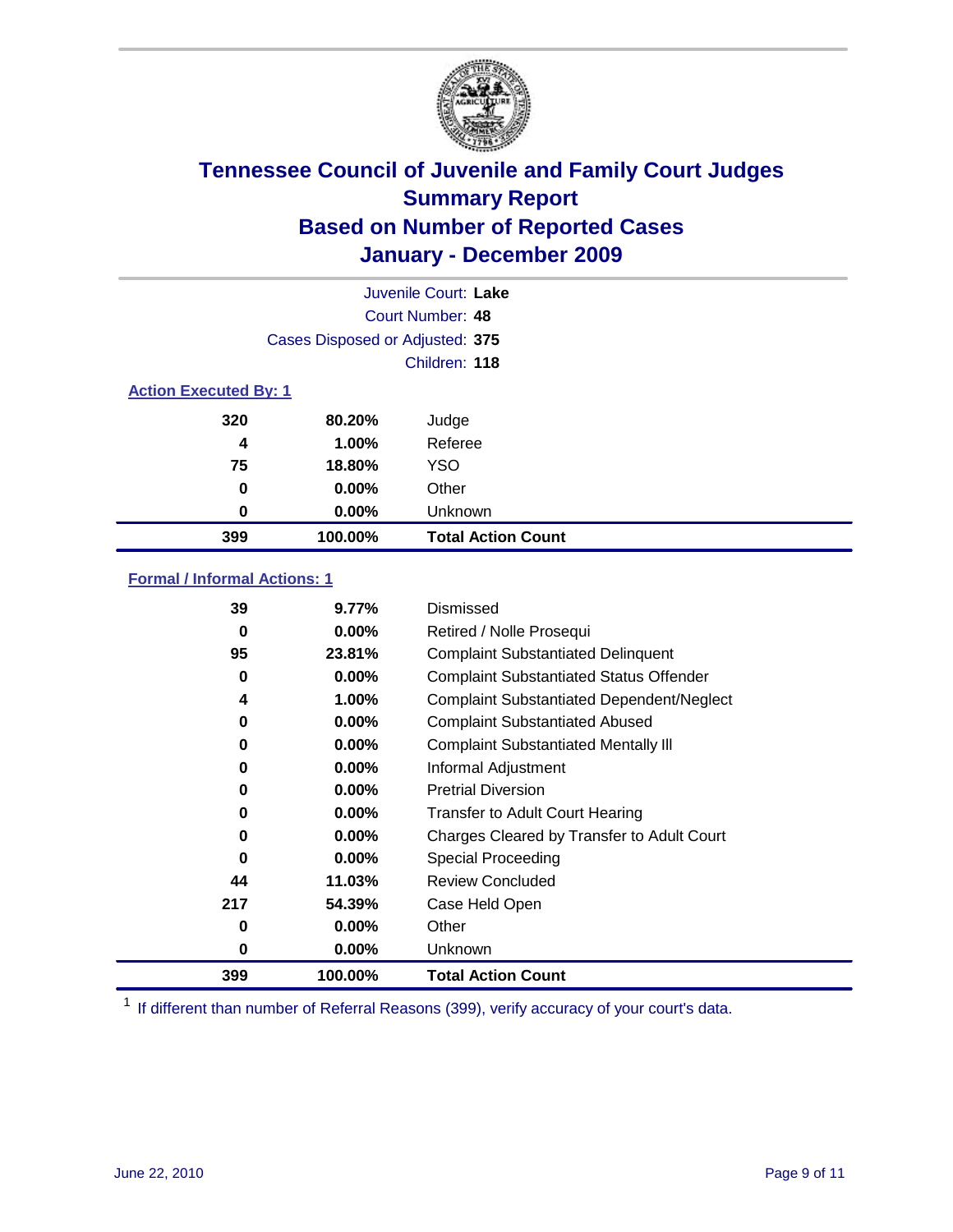

|                       |                                 | Juvenile Court: Lake                                  |
|-----------------------|---------------------------------|-------------------------------------------------------|
|                       |                                 | <b>Court Number: 48</b>                               |
|                       | Cases Disposed or Adjusted: 375 |                                                       |
|                       |                                 | Children: 118                                         |
| <b>Case Outcomes:</b> |                                 | There can be multiple outcomes for one child or case. |
| 59                    | 12.09%                          | <b>Case Dismissed</b>                                 |
| 4                     | 0.82%                           | Case Retired or Nolle Prosequi                        |
| 18                    | 3.69%                           | Warned / Counseled                                    |
| 199                   | 40.78%                          | Held Open For Review                                  |
| 22                    | 4.51%                           | Supervision / Probation to Juvenile Court             |
| 0                     | 0.00%                           | <b>Probation to Parents</b>                           |
| 0                     | 0.00%                           | Referral to Another Entity for Supervision / Service  |
| 5                     | 1.02%                           | Referred for Mental Health Counseling                 |
| 4                     | 0.82%                           | Referred for Alcohol and Drug Counseling              |
| 0                     | 0.00%                           | <b>Referred to Alternative School</b>                 |
| 0                     | 0.00%                           | Referred to Private Child Agency                      |
| 9                     | 1.84%                           | Referred to Defensive Driving School                  |
| 0                     | 0.00%                           | Referred to Alcohol Safety School                     |
| 15                    | 3.07%                           | Referred to Juvenile Court Education-Based Program    |
| 0                     | 0.00%                           | Driver's License Held Informally                      |
| 0                     | 0.00%                           | <b>Voluntary Placement with DMHMR</b>                 |
| 0                     | 0.00%                           | <b>Private Mental Health Placement</b>                |
| 0                     | 0.00%                           | <b>Private MR Placement</b>                           |
| 0                     | 0.00%                           | Placement with City/County Agency/Facility            |
| 0                     | 0.00%                           | Placement with Relative / Other Individual            |
| 6                     | 1.23%                           | Fine                                                  |
| 28                    | 5.74%                           | <b>Public Service</b>                                 |
| 0                     | 0.00%                           | Restitution                                           |
| 0                     | 0.00%                           | Runaway Returned                                      |
| 3                     | 0.61%                           | No Contact Order                                      |
| 0                     | 0.00%                           | Injunction Other than No Contact Order                |
| 4                     | 0.82%                           | <b>House Arrest</b>                                   |
| 0                     | 0.00%                           | <b>Court Defined Curfew</b>                           |
| 0                     | 0.00%                           | Dismissed from Informal Adjustment                    |
| 0                     | 0.00%                           | <b>Dismissed from Pretrial Diversion</b>              |
| 16                    | 3.28%                           | Released from Probation                               |
| 0                     | 0.00%                           | <b>Transferred to Adult Court</b>                     |
| 0                     | 0.00%                           | <b>DMHMR Involuntary Commitment</b>                   |